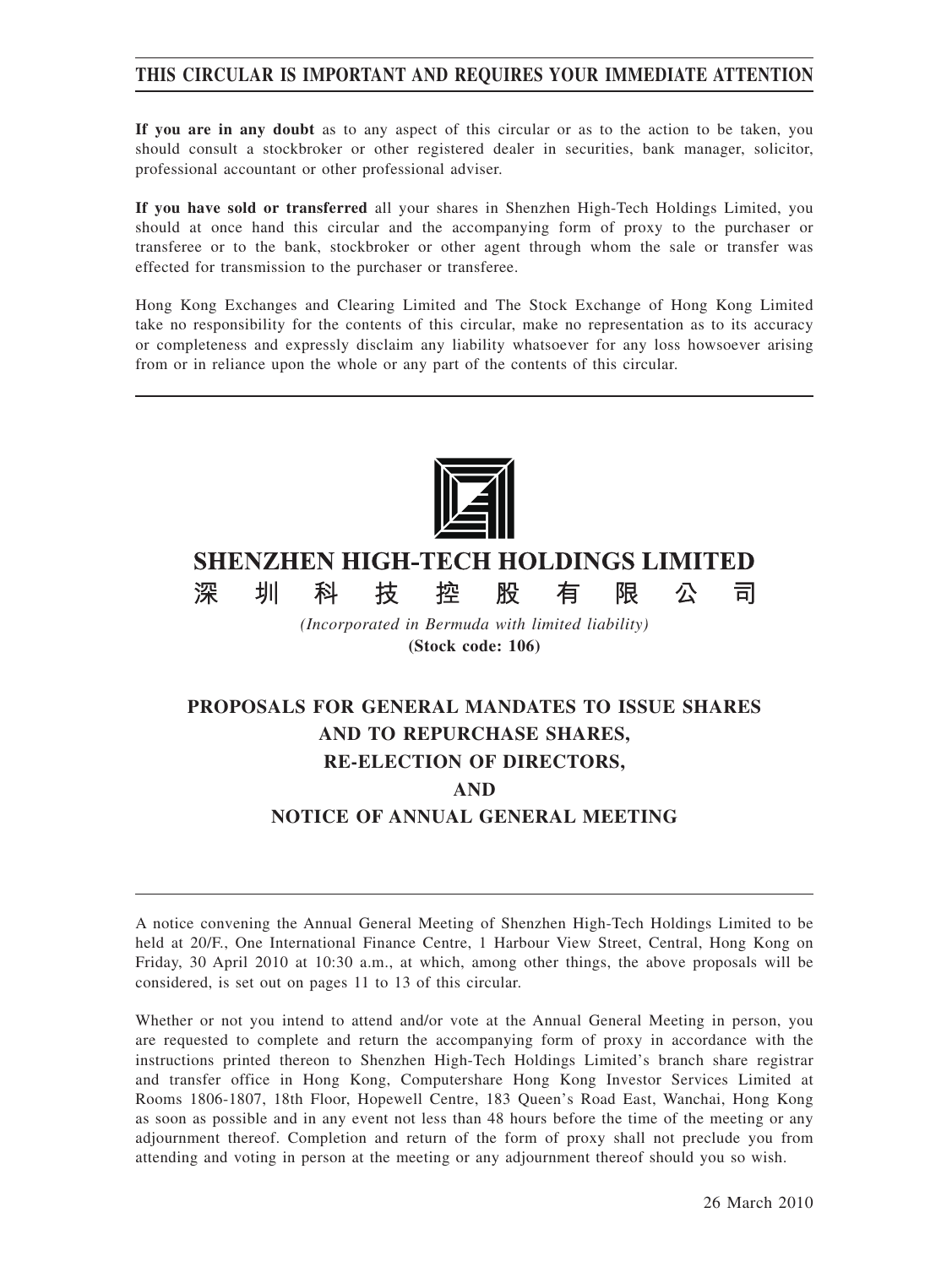# **CONTENTS**

# *Page*

|                                                                                                   | ii             |
|---------------------------------------------------------------------------------------------------|----------------|
|                                                                                                   | -1             |
| Letter from the Board                                                                             |                |
|                                                                                                   | 3              |
|                                                                                                   | $\overline{4}$ |
|                                                                                                   | $\overline{4}$ |
|                                                                                                   | $\overline{4}$ |
|                                                                                                   | $\overline{4}$ |
|                                                                                                   | 5              |
|                                                                                                   | 5              |
|                                                                                                   | 5              |
| Appendix I - Explanatory Statement on Repurchase Mandate                                          | 6              |
| Appendix II - Details of the Directors proposed to be re-elected<br>at the Annual General Meeting | 9              |
|                                                                                                   | 11             |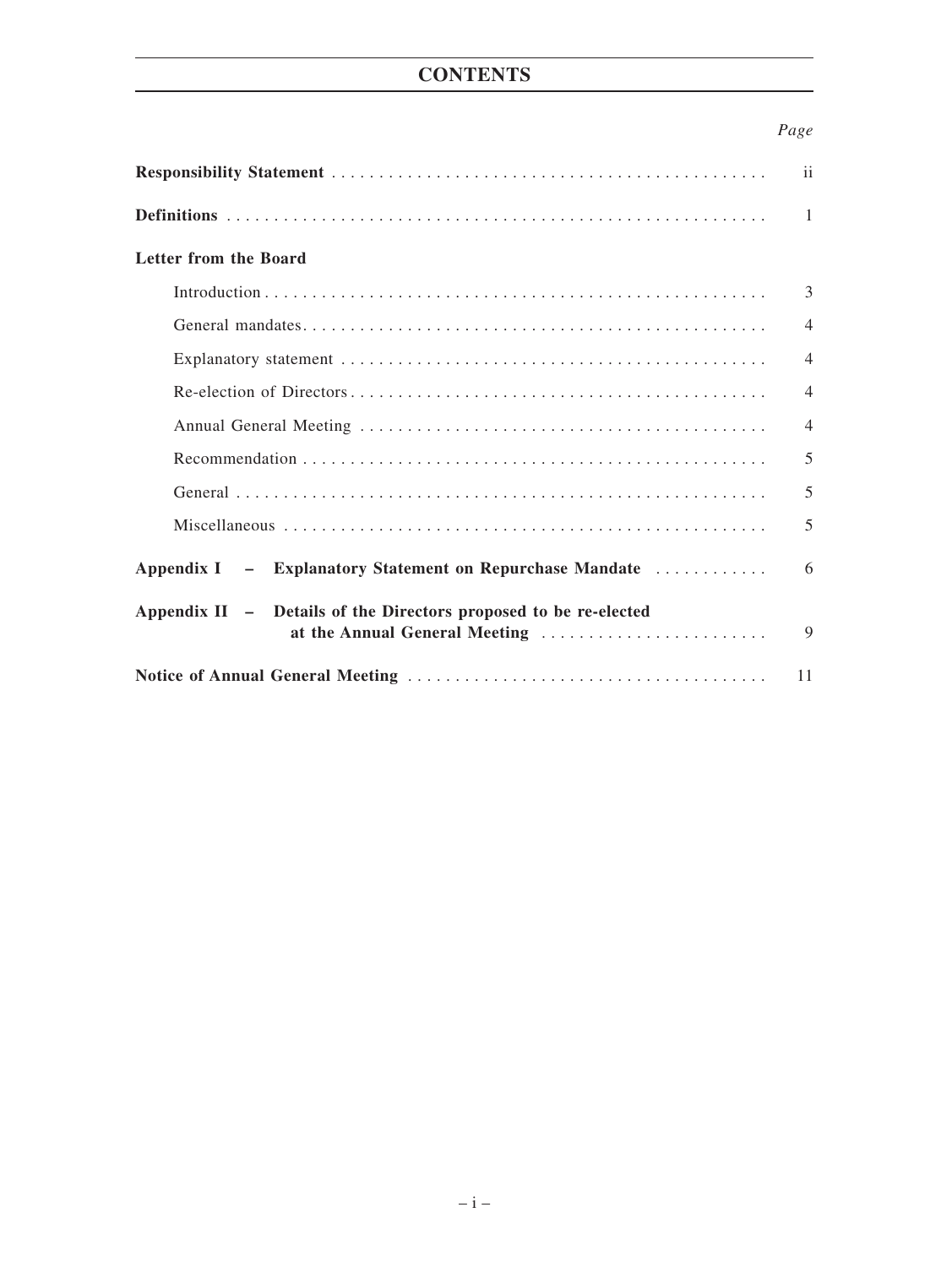# **RESPONSIBILITY STATEMENT**

This circular includes particulars given in compliance with the Listing Rules (as defined herein) and the Takeovers Code (as defined herein) for the purpose of giving information with regard to the Company. The Directors (as defined herein) collectively and individually accept full responsibility for the accuracy of the information contained in this circular concerning the Company and confirm, having made all reasonable enquiries, that to the best of their knowledge and belief, there are no other facts not contained in this circular the omission of which would make any statement herein misleading.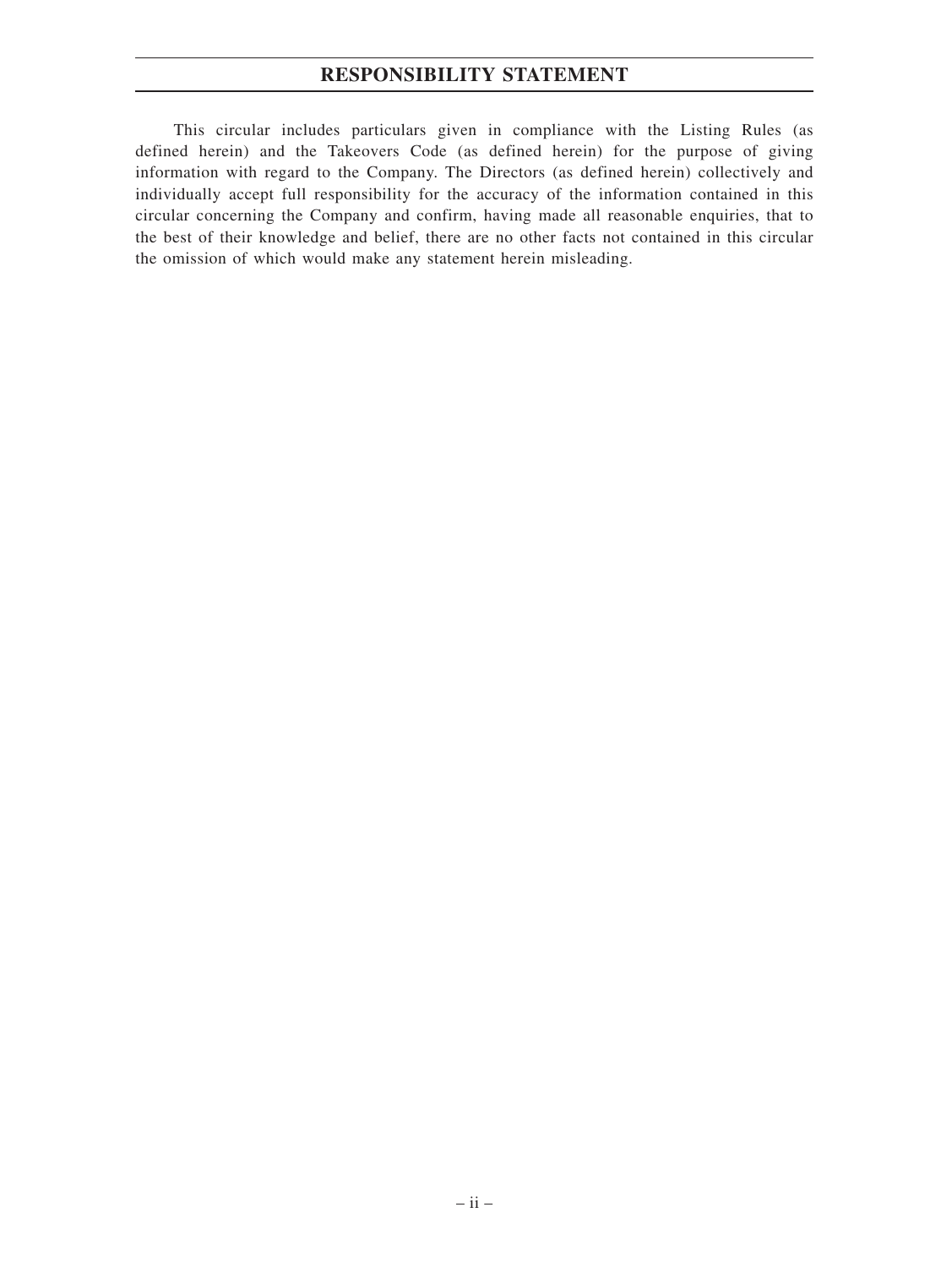*In this circular, unless the context otherwise requires, the following expressions have the following meanings:*

| "AGM"                     | the annual general meeting of the Company to be<br>convened and held at 20/F., One International Finance<br>Centre, 1 Harbour View Street, Central, Hong Kong on<br>Friday, 30 April 2010 at 10:30 a.m.                                                                                                                                                                                                                                                                                                                                      |
|---------------------------|----------------------------------------------------------------------------------------------------------------------------------------------------------------------------------------------------------------------------------------------------------------------------------------------------------------------------------------------------------------------------------------------------------------------------------------------------------------------------------------------------------------------------------------------|
| "associates"              | has the meaning as defined under the Listing Rules                                                                                                                                                                                                                                                                                                                                                                                                                                                                                           |
| "Board"                   | the board of Directors                                                                                                                                                                                                                                                                                                                                                                                                                                                                                                                       |
| "Bye-Laws"                | the bye-laws of the Company                                                                                                                                                                                                                                                                                                                                                                                                                                                                                                                  |
| "Company"                 | Shenzhen High-Tech Holdings Limited, a company<br>incorporated in Bermuda with limited liability, the<br>Shares of which are listed on the Stock Exchange                                                                                                                                                                                                                                                                                                                                                                                    |
| "Director(s)"             | director(s) of the Company                                                                                                                                                                                                                                                                                                                                                                                                                                                                                                                   |
| "Group"                   | the Company and its subsidiaries                                                                                                                                                                                                                                                                                                                                                                                                                                                                                                             |
| "Hong Kong"               | the Hong Kong Special Administrative Region of the<br>People's Republic of China                                                                                                                                                                                                                                                                                                                                                                                                                                                             |
| "Issue Mandate"           | a general unconditional mandate proposed to be granted<br>to the Directors at the AGM to allot, issue and deal<br>with shares in the capital of the Company of up to 20<br>per cent. of the aggregate nominal amount of the issued<br>share capital of the Company as at the date of passing<br>of the relevant resolution granting such mandate and<br>adding thereto any Shares representing the aggregate<br>nominal amount of the Shares repurchased by the<br>Company pursuant to the authority granted under the<br>Repurchase Mandate |
| "Latest Practicable Date" | 22 March 2010, being the latest practicable date prior<br>to the printing of this circular for ascertaining certain<br>information contained herein                                                                                                                                                                                                                                                                                                                                                                                          |
| "Listing Rules"           | the Rules Governing the Listing of Securities on the<br><b>Stock Exchange</b>                                                                                                                                                                                                                                                                                                                                                                                                                                                                |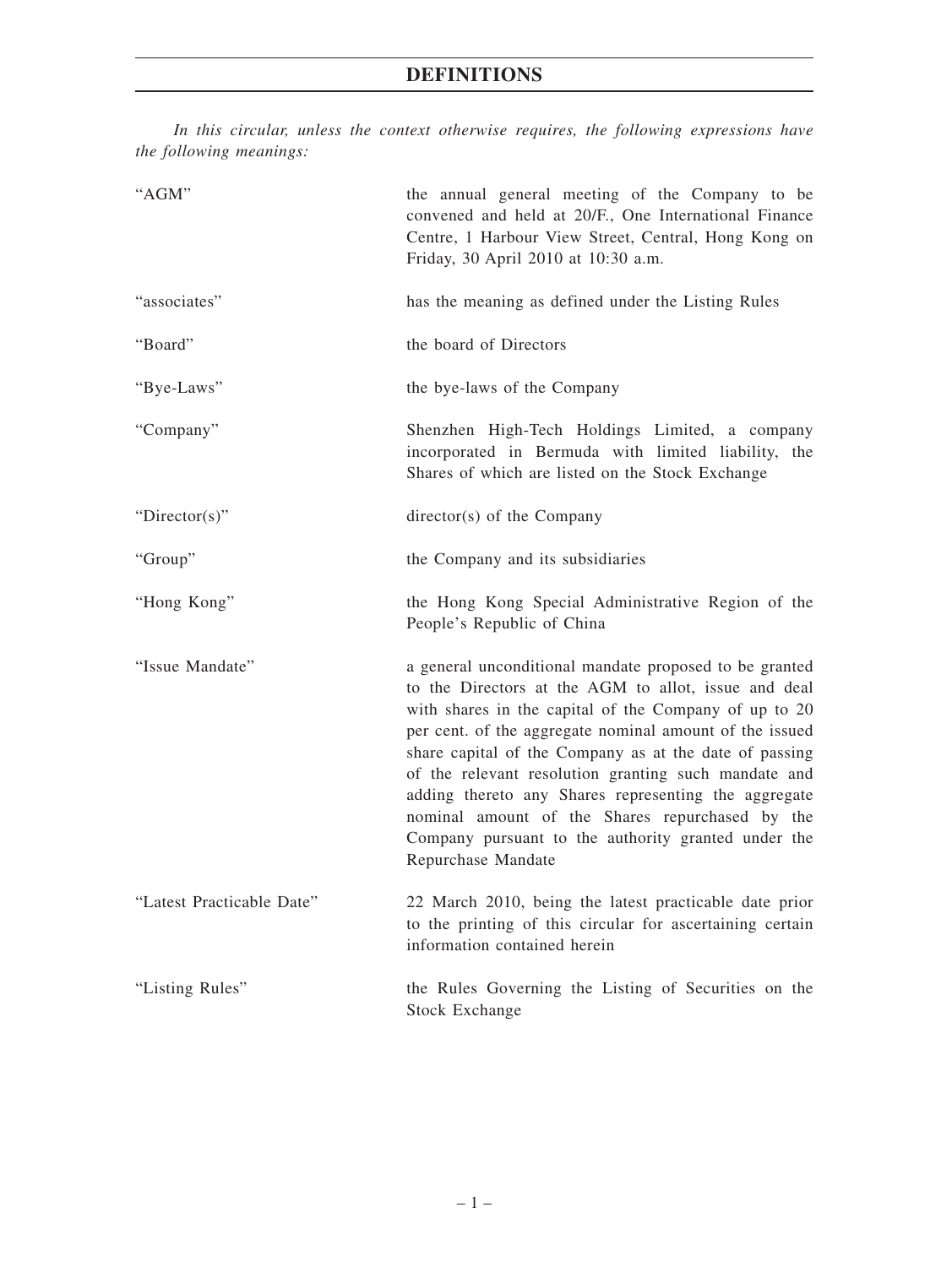# **DEFINITIONS**

| "Repurchase Mandate" | a general unconditional mandate proposed to be granted<br>to the Directors at the AGM to repurchase such number<br>of issued and fully paid Shares of up to 10 per cent. of<br>the aggregate nominal amount of the issued share<br>capital of the Company as at the date of passing of the<br>relevant resolution granting such mandate |
|----------------------|-----------------------------------------------------------------------------------------------------------------------------------------------------------------------------------------------------------------------------------------------------------------------------------------------------------------------------------------|
| " $SFO"$             | Securities and Futures Ordinance (Chapter 571, Laws<br>of Hong Kong)                                                                                                                                                                                                                                                                    |
| "Share $(s)$ "       | ordinary shares of HK\$0.20 each in the share capital of<br>the Company                                                                                                                                                                                                                                                                 |
| "Shareholder(s)"     | holder(s) of the Shares                                                                                                                                                                                                                                                                                                                 |
| "Stock Exchange"     | The Stock Exchange of Hong Kong Limited                                                                                                                                                                                                                                                                                                 |
| "Takeovers Code"     | the Hong Kong Code on Takeovers and Mergers and<br><b>Share Repurchases</b>                                                                                                                                                                                                                                                             |
| "HK\$" and "cents"   | Hong Kong dollars and cents, the lawful currency of<br>Hong Kong                                                                                                                                                                                                                                                                        |
| $\lq\lq q_0$ "       | per cent.                                                                                                                                                                                                                                                                                                                               |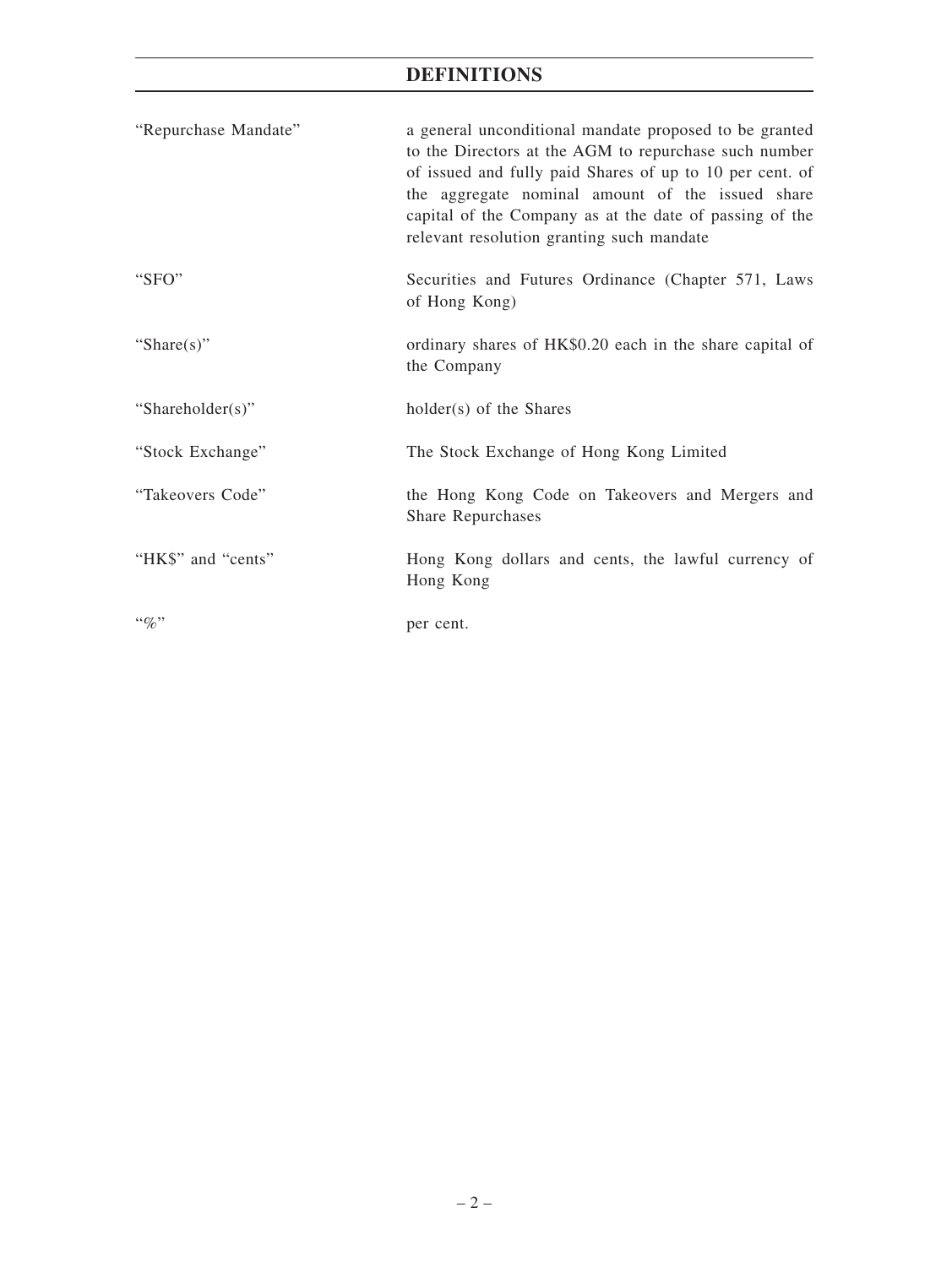# **LETTER FROM THE BOARD**



# **SHENZHEN HIGH-TECH HOLDINGS LIMITED**

圳 深

科

技

控 股

限 有

*(Incorporated in Bermuda with limited liability)* **(Stock code: 106)**

*Executive Directors:* WONG Chung Tak *(Chairman)* TSE Kam Fai

*Non-Executive Directors:* WONG Ngo, Derick LIU Sing Piu, Chris

*Independent Non-Executive Directors:* CHUNG Koon Yan LEE Kuo Ching, Stewart CHONG Kally

*Registered Office:* Clarendon House 2 Church Street Hamilton, HM11 Bermuda

*Head Office and Principal Place of Business in Hong Kong:* 2406, 24th Floor World-Wide House 19 Des Voeux Road Central Hong Kong

公

司

26 March 2010

*To the Shareholders and for information only, holders of the unlisted warrants*

Dear Sir or Madam,

# **PROPOSALS FOR GENERAL MANDATES TO ISSUE SHARES AND TO REPURCHASE SHARES, RE-ELECTION OF DIRECTORS, AND**

# **NOTICE OF ANNUAL GENERAL MEETING**

# **INTRODUCTION**

The purpose of this circular is to provide you with information in respect of the resolutions to be proposed at the AGM including, among other matters, (i) the ordinary resolutions granting to the Directors the Issue Mandate, the Repurchase Mandate; and (ii) the ordinary resolution for re-electing Directors.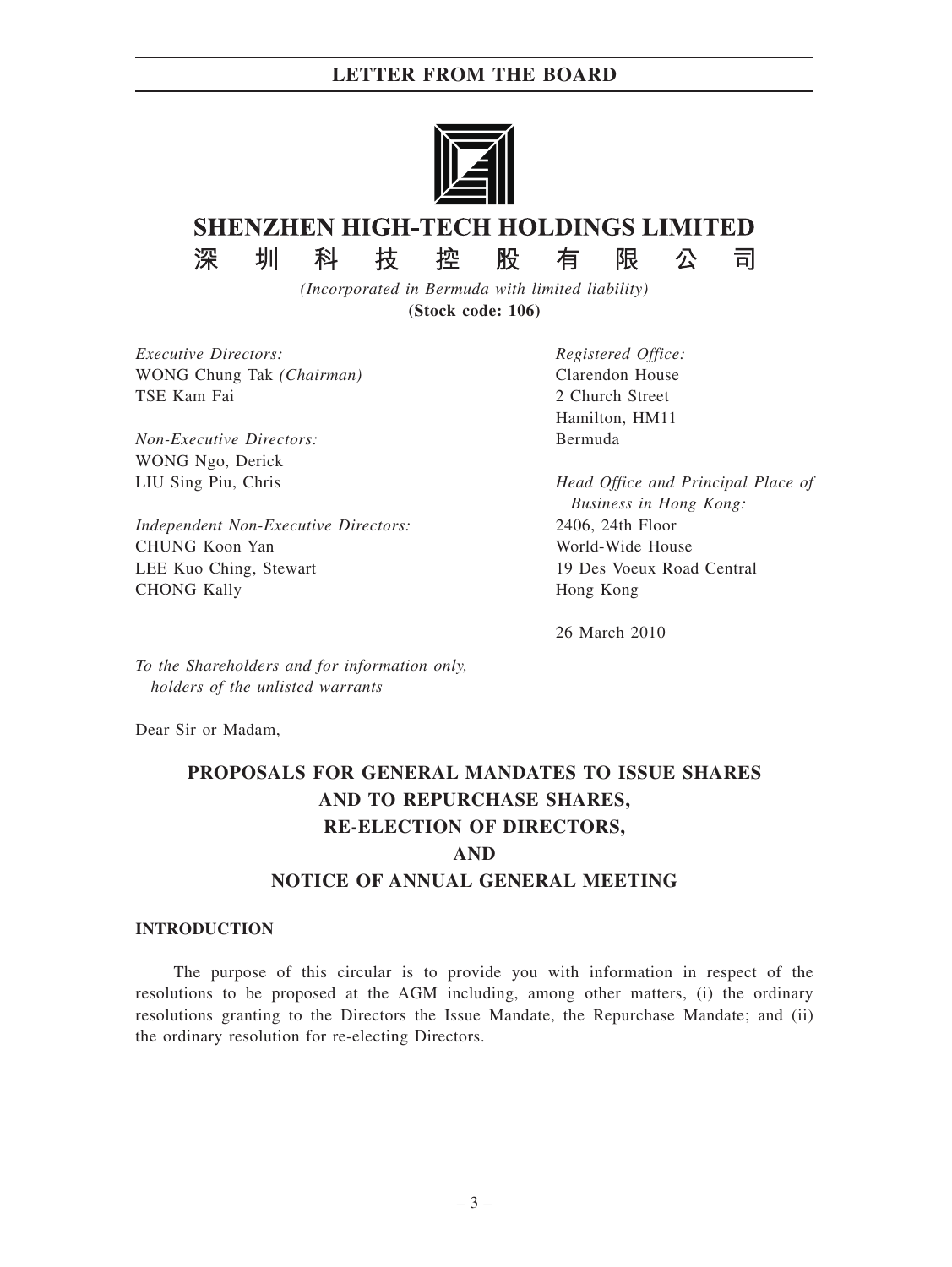# **LETTER FROM THE BOARD**

#### **GENERAL MANDATES**

At the AGM, an ordinary resolution will be proposed that the Directors be given the Issue Mandate, i.e. a general and unconditional mandate to allot, issue and deal with new Shares up to 20% of the aggregate nominal share capital of the Company in issue as at the date of passing the relevant resolution.

Another ordinary resolution will also be proposed to give the Directors the Repurchase Mandate, i.e. a general and unconditional mandate to exercise all powers of the Company to repurchase Shares on the Stock Exchange up to a maximum of 10% of the nominal share capital of the Company in issue as at the date of passing the relevant resolution.

The Issue Mandate and the Repurchase Mandate would expire at the earliest of: (a) the conclusion of the next annual general meeting of the Company; or (b) at the end of the period within which the Company is required by Bermuda law or its Bye-Laws to hold its next annual general meeting; or (c) which revoked or varied by ordinary resolutions of the Shareholders in a general meeting prior to the next annual general meeting of the Company.

#### **EXPLANATORY STATEMENT**

An explanatory statement containing all relevant information relating to the proposed Repurchase Mandate is set out in the Appendix I to this circular. The explanatory statement is to provide you with information reasonably necessary to enable you to make an informed decision on whether to vote for or against the ordinary resolution to grant to the Directors the Repurchase Mandate at the AGM.

### **RE-ELECTION OF DIRECTORS**

The Board currently consists of seven Directors, namely Mr. Wong Chung Tak, Mr. Tse Kam Fai, Mr. Wong Ngo, Derick, Mr. Liu Sing Piu, Chris, Mr. Chung Koon Yan, Mr. Lee Kuo Ching, Stewart, and Miss Chong Kally.

Pursuant to Bye-law 87 of the Bye-Laws, Mr. Wong Chung Tak, Mr. Liu Sing Piu, Chris and Mr. Lee Kuo Ching, Stewart shall retire from office as Directors by rotation at the AGM and being eligible, offer themselves for re-election.

Details of Mr. Wong Chung Tak, Mr. Liu Sing Piu, Chris and Mr. Lee Kuo Ching, Stewart are set out in Appendix II to this circular.

#### **ANNUAL GENERAL MEETING**

Set out on pages 11 to 13 of this circular is a notice convening the AGM to consider and, if appropriate, to approve the ordinary resolutions relating to the proposals for Issue Mandate and the Repurchase Mandate and the re-election of Directors.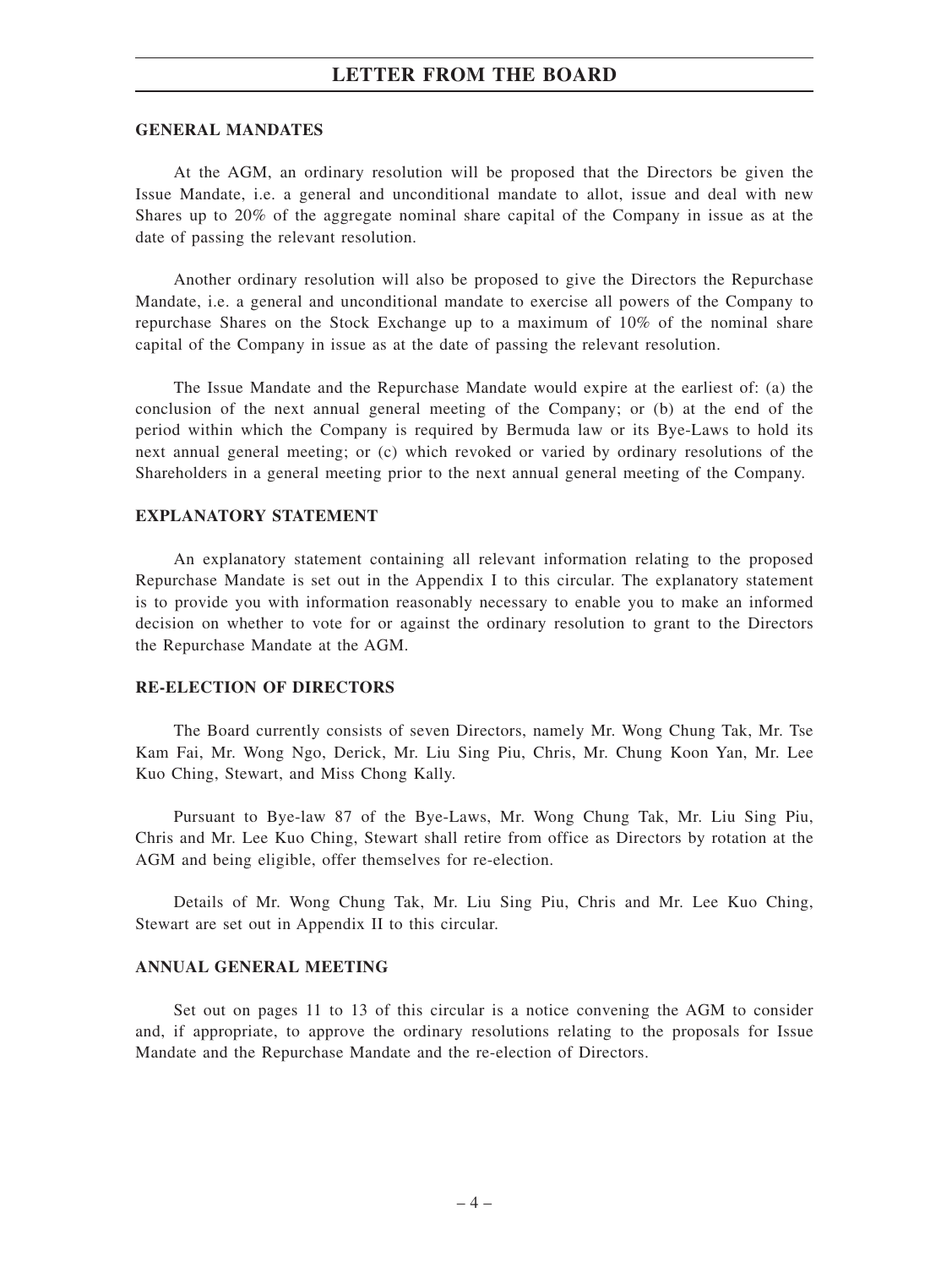# **LETTER FROM THE BOARD**

A form of proxy for use at the AGM is enclosed herewith. Whether or not you intend to attend and/or vote at the AGM in person, you are requested to complete the form of proxy and return it to the Company's branch share registrar and transfer office in Hong Kong, Computershare Hong Kong Investor Services Limited at Rooms 1806-1807, 18th Floor, Hopewell Centre, 183 Queen's Road East, Wanchai, Hong Kong as soon as possible and in any event not less than 48 hours before the time of the AGM or any adjournment thereof. Completion and return of the form of proxy shall not preclude you from attending and voting in person at the AGM or any adjournment thereof should you so wish.

Pursuant to Rule 13.39(4) of the Listing Rules, any vote of shareholders at a general meeting must be taken by poll. As such, all the resolutions set out in the notice of the AGM will be voted by poll.

#### **RECOMMENDATION**

The Directors consider that the proposed ordinary resolutions are in the best interests of the Company and the Shareholders as a whole. The Directors recommend the Shareholders to vote in favour of such resolutions at the AGM.

### **GENERAL**

Your attention is also drawn to the appendices to this circular.

# **MISCELLANEOUS**

The English text of this circular shall prevail over the Chinese text for the purpose of interpretation.

> By Order of the Board **Shenzhen High-Tech Holdings Limited Wong Chung Tak** *Chairman*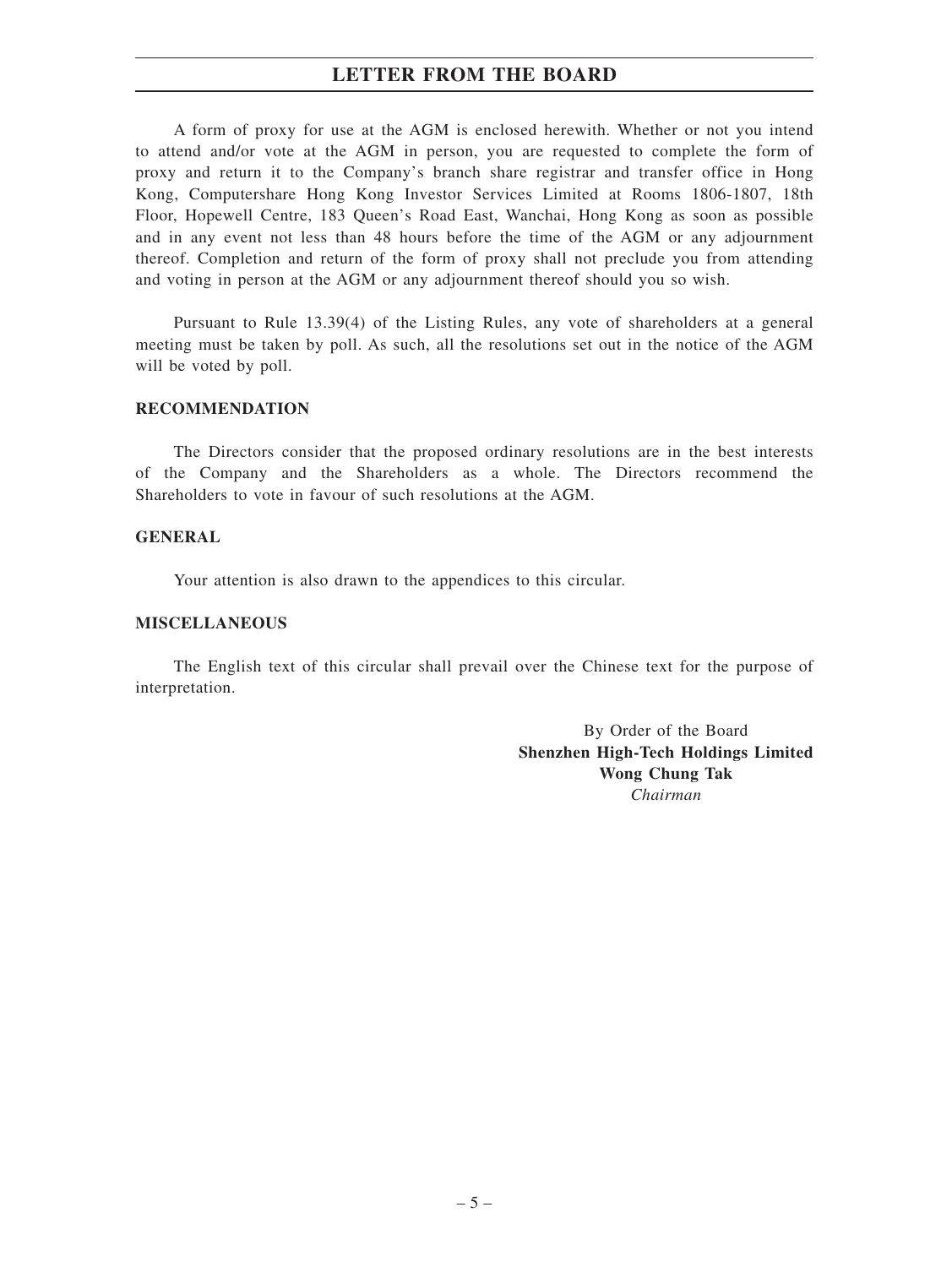This appendix serves as an explanatory statement, as required by the Listing Rules, to provide the Shareholders with all the information reasonably necessary to enable them to make an informed decision on whether to vote for or against the ordinary resolution at the AGM to approve the Repurchase Mandate.

# **1. LISTING RULES RELATING TO THE REPURCHASE OF SHARES**

The Listing Rules permit companies whose primary listings are on the Stock Exchange to repurchase their shares on the Stock Exchange subject to certain restrictions.

# **2. SHARE CAPITAL**

As at the Latest Practicable Date, the issued share capital of the Company comprised 1,866,606,059 Shares. Subject to the passing of the resolution for repurchase of Shares and on the basis of no further new Shares will be issued or repurchased up to the date of the AGM, the Company would be allowed under the Repurchase Mandate to repurchase a maximum of 186,660,605 Shares, representing 10% of the issued share capital as at the date of AGM.

# **3. REASONS FOR REPURCHASES**

The Directors believe that the Repurchase Mandate is in the best interests of the Company and the Shareholders. Such repurchases may, depending on market conditions and funding arrangements at the time, lead to an enhancement of the net assets per Share and/or the earnings per Share and will only be made when the Directors believe that such a repurchase will benefit the Company and the Shareholders.

# **4. FUNDING OF REPURCHASES**

In repurchasing Shares, the Company may only apply funds legally available for such purpose in accordance with its memorandum and Bye-Laws, the laws of Bermuda and any other applicable laws, including capital paid upon the Shares to be repurchased, profits otherwise available for distribution and sums standing to either the share premium account or contributed surplus account of the Company.

## **5. GENERAL**

There might be a material adverse impact on the working capital or gearing position of the Company as compared with the position disclosed in the audited financial statements of the Company for the year ended 31 December 2009 in the event that the Repurchase Mandate were to be carried out in full at any time during the proposed repurchase period. However, the Directors do not propose to exercise the Repurchase Mandate to such extent as would, in the circumstances, have a material adverse effect on the working capital requirements of the Company or the gearing levels which in the opinion of the Directors are from time to time appropriate for the Company.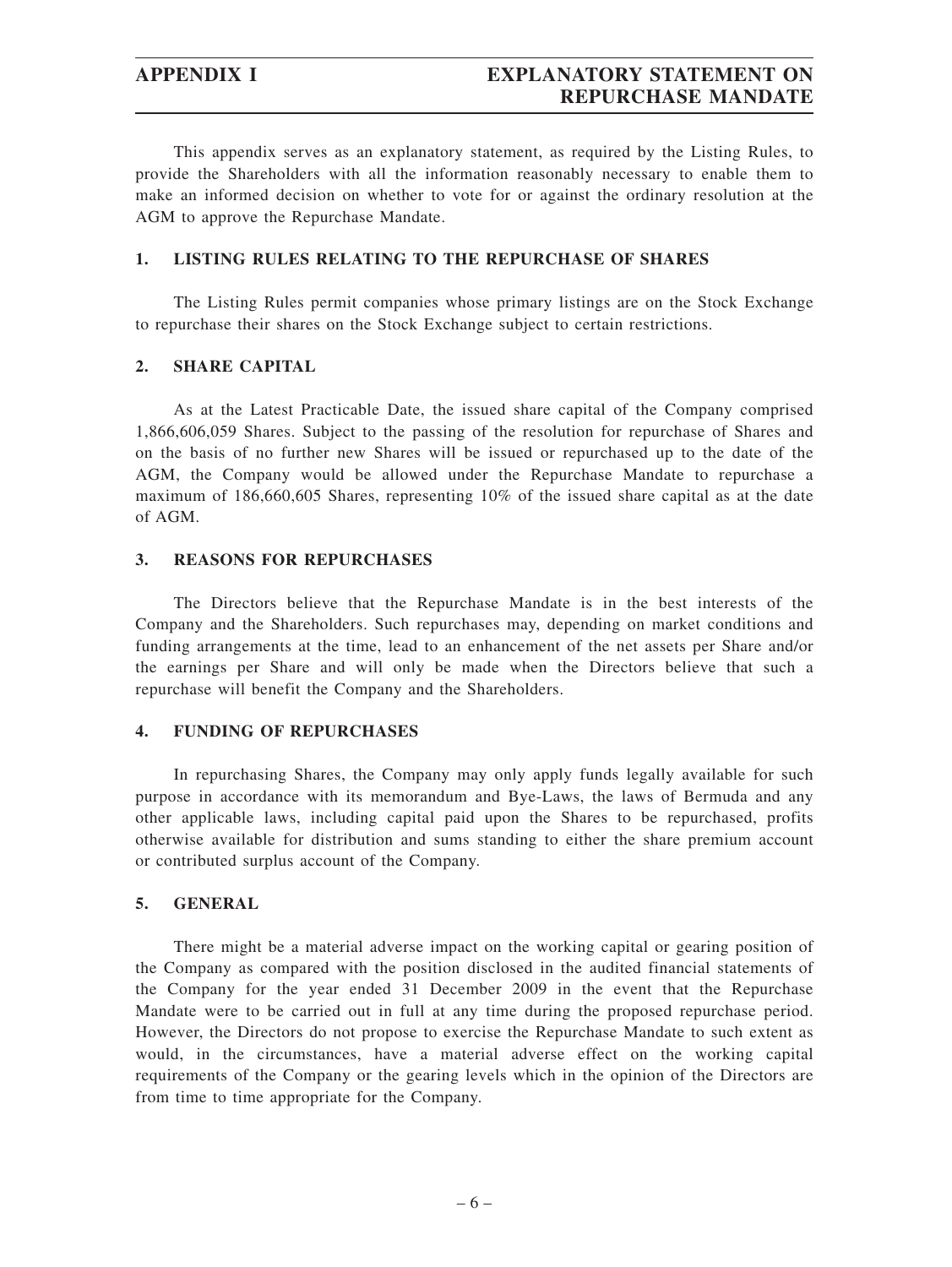# **6. SHARE PRICES**

The highest and lowest prices at which the Shares have traded on the Stock Exchange in each of the previous twelve months up to the Latest Practicable Date were as follows:–

|                                           |                | <b>Shares</b> |  |
|-------------------------------------------|----------------|---------------|--|
|                                           | <b>Highest</b> | Lowest        |  |
|                                           | HK\$           | HK\$          |  |
|                                           |                |               |  |
| 2009                                      |                |               |  |
| March                                     | 0.198          | 0.140         |  |
| April                                     | 0.210          | 0.172         |  |
| May                                       | 0.290          | 0.190         |  |
| June                                      | 0.360          | 0.250         |  |
| July                                      | 0.330          | 0.250         |  |
| August                                    | 0.320          | 0.265         |  |
| September                                 | 0.315          | 0.265         |  |
| October                                   | 0.325          | 0.280         |  |
| November                                  | 0.370          | 0.300         |  |
| December                                  | 0.365          | 0.335         |  |
| 2010                                      |                |               |  |
| January                                   | 0.370          | 0.330         |  |
| February                                  | 0.360          | 0.330         |  |
| March (up to the Latest Practicable Date) | 0.510          | 0.345         |  |

## **7. UNDERTAKING**

None of the Directors nor, to the best of their knowledge having made all reasonable enquiries, their associates, have any present intention to sell any Shares to the Company under the Repurchase Mandate if the same is approved by the Shareholders.

The Directors have undertaken to the Stock Exchange that, so far as the same may be applicable, they will exercise the Repurchase Mandate pursuant to the proposed resolution in accordance with the Listing Rules and the applicable laws of Bermuda.

# **8. CONNECTED PERSON**

No connected person (as defined in the Listing Rules) has notified the Company that he has a present intention to sell Shares to the Company, or has undertaken not to do so, in the event that the Repurchase Mandate is approved by the Shareholders.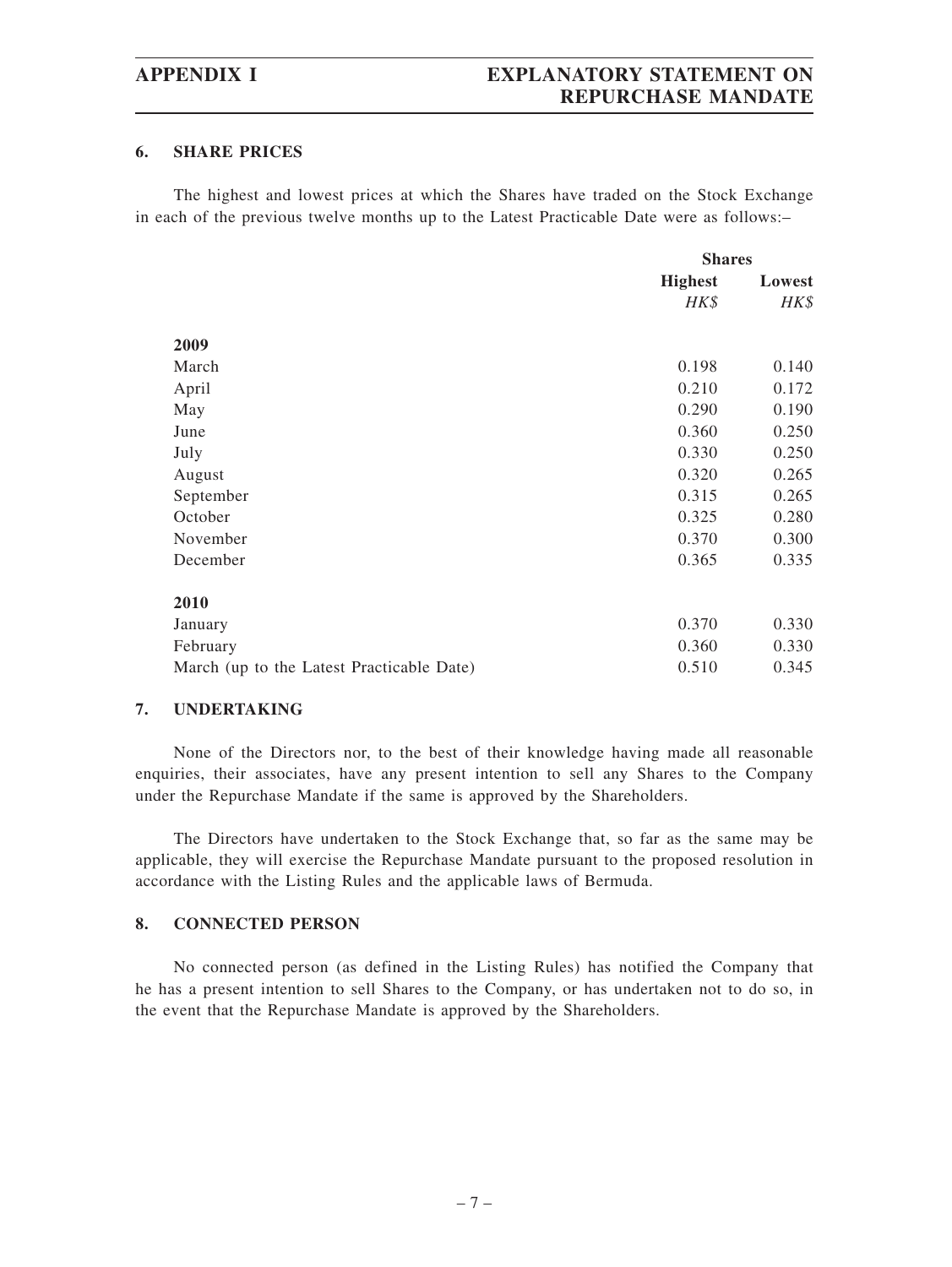### **9. TAKEOVERS CODE**

If on exercise of the powers of repurchase pursuant to the Repurchase Mandate, a Shareholder's proportionate interest in the voting rights of the Company increases, such increase will be treated as an acquisition for the purposes of Rule 32 of the Takeovers Code. As a result, a Shareholder or group of Shareholders acting in concert, could obtain or consolidate control of the Company and become obliged to make a mandatory offer in accordance with Rule 26 of the Takeovers Code.

As at the Latest Practicable Date, according to the register kept by the Company pursuant to section 336 of the SFO and so far as is known to, or can be ascertained after reasonable enquiry by the Directors, Mr. Wong Chung Tak, an executive Director and Chairman of the Company, held through Thing On Group Limited and Junny Diamond Co., Limited (both companies are wholly and beneficially owned by Mr. Wong) 1,130,141,589 Shares (representing approximately 60.55% of the total issued Shares as at the Latest Practicable Date). In the event that the Directors exercise in full power to repurchase Shares under the Repurchase Mandate, then the attributable interest of Thing On Group Limited would be increased from 60.55% to approximately 67.28% of the issued share capital of the Company. The Directors are not aware of any consequences which may arise under the Takeovers Code as a result of any repurchases made under the Repurchase Mandate. The Company has no present intension to repurchase Shares to such extent as to result in the amount of Shares held by the public being reduced to less than 25%.

# **10. SHARE REPURCHASE MADE BY THE COMPANY**

The Company has not purchased any of the Shares (whether on the Stock Exchange or otherwise) in the six months preceding the Latest Practicable Date.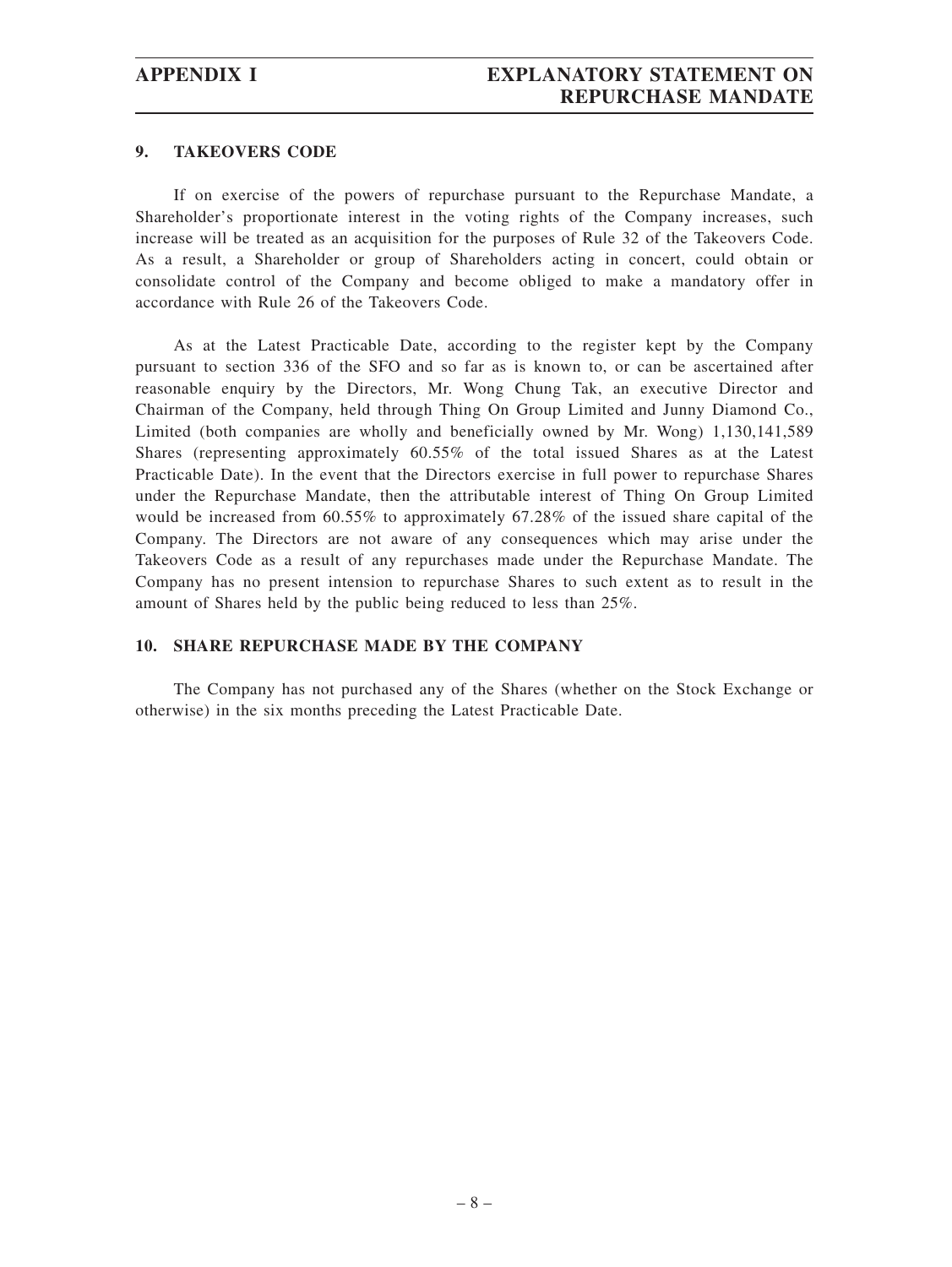# **APPENDIX II DETAILS OF THE DIRECTORS PROPOSED TO BE RE-ELECTED AT THE ANNUAL GENERAL MEETING**

The following set out the details of Mr. Wong Chung Tak, Mr. Liu Sing Piu, Chris and Mr. Lee Kuo Ching, Stewart, the Directors who will retire and, being eligible, offer themselves for re-election at the AGM pursuant to the Bye-law 87 of the Bye-Laws.

### **Mr. Wong Chung Tak, aged 51, executive Director**

**Mr. Wong Chung Tak** was appointed as an executive Director and Chairman of the Board of the Company in October 2003. He is the chairman of the Nomination Committee and a member of the Remuneration Committee of the Company. Mr. Wong is also a director of each of the subsidiaries of the Company. He is also the executive director and president of Thing On Group Limited, the controlling shareholder of the Company. Mr. Wong has been working in investment and finance companies for more than twenty years and is the executive director of several local investment and finance companies currently. Mr. Wong has solid experience and obtained brilliant results in corporate development strategies, corporate operation management, market and projects development. He has established strong business connections and distribution network in the South East Asia, and is especially strong in business development in the region. He did not hold any directorship in other listed companies in the past three years.

As at the Latest Practicable Date, Mr. Wong is interested in 1,130,141,589 shares of the Company, representing approximately 61.28% of the total issued shares, held through Thing On Group Limited and Junny Diamond Co., Limited, both companies are owned by Mr. Wong, and he is interested in the share options of the Company exercisable into 7,100,000 shares of the Company granted to him and the share options of the Company exercisable into 6,900,000 share of the Company granted to his spouse. Mr. Wong Ngo, Derick, a non-executive Director of the Company, is a son of the elder brother of Mr. Wong. Save as disclosed above, Mr. Wong does not have any relationship with any other Director, senior management, substantial shareholders (as defined in the Listing Rules) or controlling shareholders (as defined in the Listing Rules) of the Company. There is no service contract between the Company and Mr. Wong, and the term of service is subject to retirement by rotation and re-election at annual general meeting of the Company in accordance with the Bye-Laws of the Company. The emolument of Mr. Wong for the year ended 31 December 2009 is approximately HK\$1,919,000 which is recommended by the Remuneration Committee and approved by the Board with reference to the Company's performance and profitability, as well as remuneration benchmark in the industry and the prevailing market conditions.

#### **Mr. Liu Sing Piu, Chris, aged 58, non-executive Director**

**Mr. Liu Sing Piu, Chris** was appointed as an independent non-executive Director of the Company in September 2003 and has been re-designated as a non-executive Director of the Company in June 2009. He is a Certified Public Accountant (Practising), the senior partner of Liu Leung Chan, Certified Public Accountants. He holds a bachelor's degree in business administration from an American university and is a fellow member of the Hong Kong Institute of Certified Public Accountants and the Association of Chartered Certified Accountants, United Kingdom. He did not hold any directorship in other listed companies in the past three years.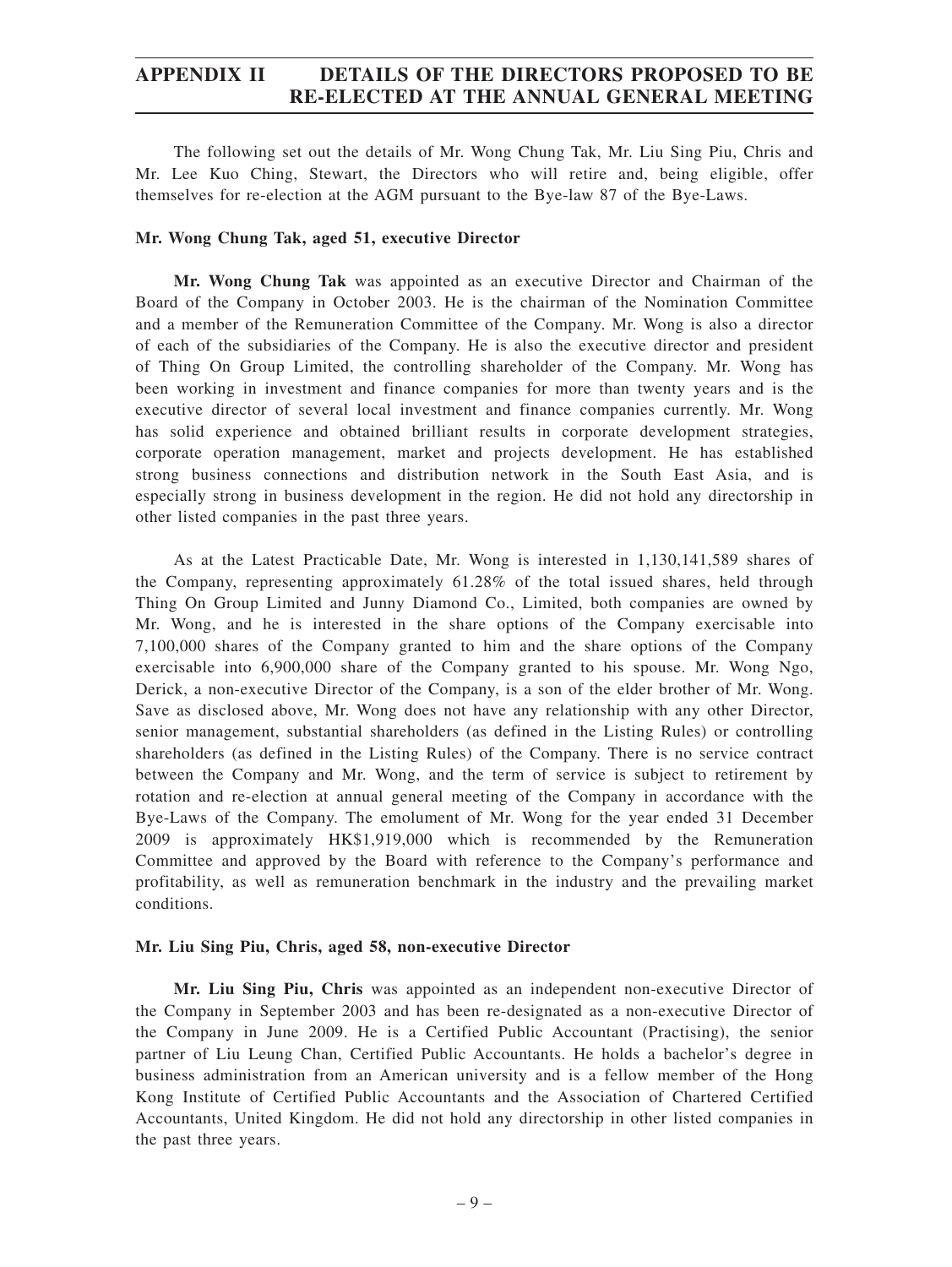# **APPENDIX II DETAILS OF THE DIRECTORS PROPOSED TO BE RE-ELECTED AT THE ANNUAL GENERAL MEETING**

Mr. Liu does not have any interest in the shares of the Company. Mr. Liu does not have any relationship with any Director, senior management, substantial shareholders (as defined in the Listing Rules) or controlling shareholders (as defined in the Listing Rules) of the Company. There is no service contract between the Company and Mr. Liu, and the term of service is subject to retirement by rotation and re-election at annual general meeting of the Company in accordance with the Bye-Laws of the Company. The emolument of Mr. Liu for the year ended 31 December 2009 is approximately HK\$142,000 which is recommended by the Remuneration Committee and approved by the Board with reference to the Company's performance and profitability, as well as remuneration benchmark in the industry and the prevailing market conditions.

## **Mr. Lee Kuo Ching, Stewart, aged 67, independent non-executive Director**

**Mr. Lee Kuo Ching, Stewart** has been an independent non-executive Director of the Company since July 1993. He is a member of each of the Audit Committee, the Remuneration Committee and the Nomination Committee of the Company. Mr. Lee holds a Master's Degree in Business Administration and has over 26 years' experience in the trading and investment fields in the People's Republic of China. Mr. Lee was previously an executive director of Sun Hung Kai (China) Limited; the vice president of telecommunication and investment division, of Hong Kong First Pacific Group and an executive director of PRC business development of Lucent Technology (China) Inc. Mr. Lee is currently holding senior positions in high-tech broadcasting and telecommunication areas and is actively involved in China's marketing and investment activities. He did not hold any directorship in other listed companies in the past three years.

Mr. Lee does not have any interest in the shares of the Company. He does not have any relationship with any Director, senior management, substantial shareholders (as defined in the Listing Rules) or controlling shareholders (as defined in the Listing Rules) of the Company. There is no service contract between the Company and Mr. Lee, and the term of service is subject to retirement by rotation and re-election at annual general meeting of the Company in accordance with the Bye-Laws of the Company. The emolument of Mr. Lee for the year ended 31 December 2009 is HK\$200,000 which is recommended by the Remuneration Committee and approved by the Board with reference to the Company's performance and profitability, as well as remuneration benchmark in the industry and the prevailing market conditions.

Save as disclosed above, there is no information to be disclosed pursuant to any of the requirements of Rule 13.51(2) of the Listing Rules (particularly in relation to sub-paragraphs (h) to (v) therein) nor are there any other matters that need to be brought to the attention of the Shareholders in respect of each of the above Directors.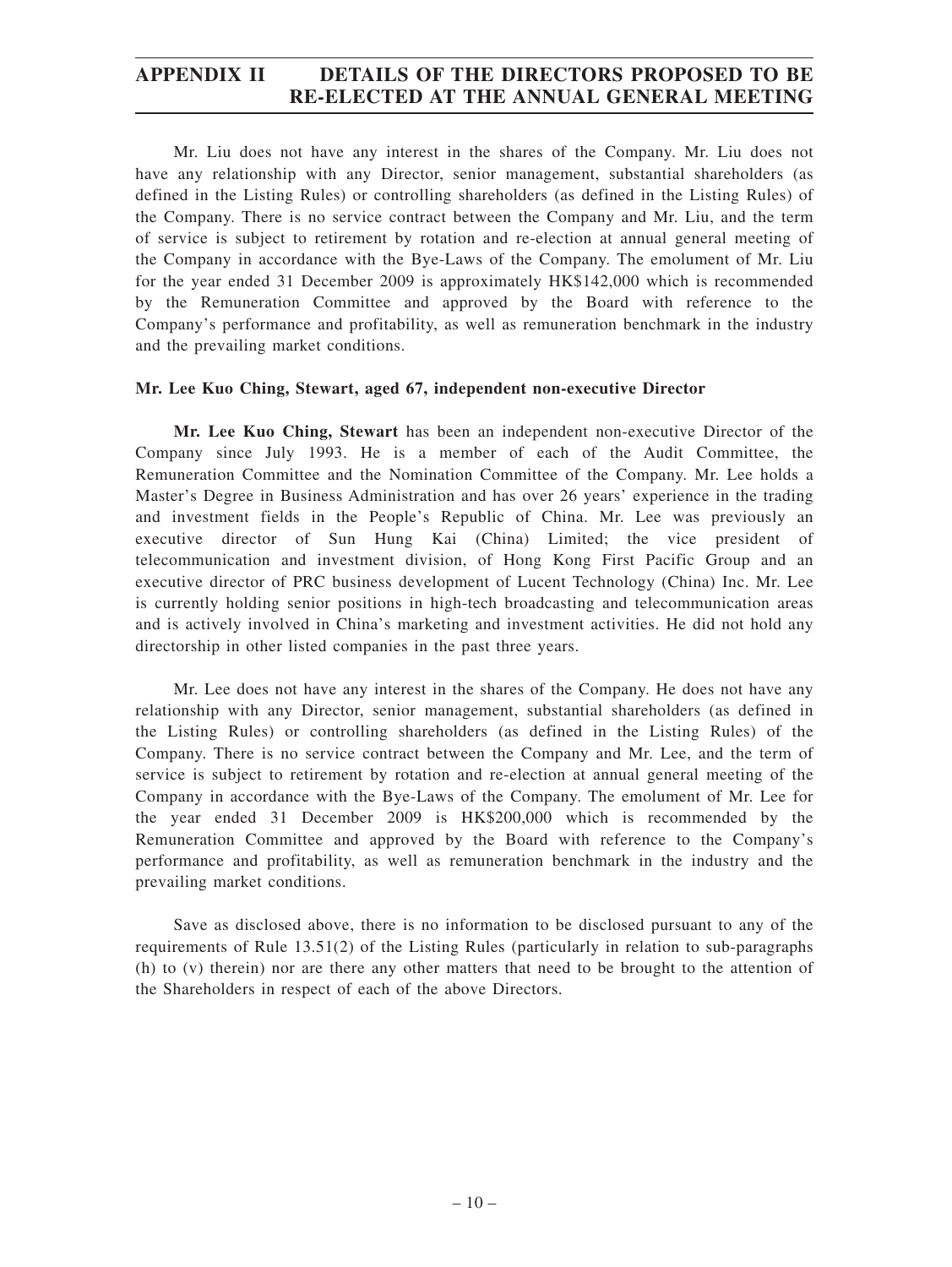# **NOTICE OF ANNUAL GENERAL MEETING**



# **SHENZHEN HIGH-TECH HOLDINGS LIMITED**

股

限

公

킈

有

椌

*(Incorporated in Bermuda with limited liability)* **(Stock code: 106)**

**NOTICE IS HEREBY GIVEN THAT** an Annual General Meeting of Shenzhen High-Tech Holdings Limited (the "Company") will be held at 20/F., One International Finance Centre, 1 Harbour View Street, Central, Hong Kong on Friday, 30 April 2010 at 10:30 a.m. for the following purposes:

- 1. To receive and consider the audited financial statements and the reports of the directors and auditors of the Company and its subsidiaries for the year ended 31 December 2009.
- 2. To re-elect the retiring directors and to authorize the board of directors (the "Board") of the Company to fix their remuneration.
- 3. To re-appoint auditors for the ensuing year and to authorize the Board to fix their remuneration.

As special businesses, to consider and if thought fit, pass with or without modifications, the following resolutions as ordinary resolutions:

## **ORDINARY RESOLUTIONS**

## 4. "**THAT:**

圳

科

技

深

- (a) subject to the following provisions of this resolution, the exercise by the directors of the Company during the Relevant Period (as hereinafter defined) of all the powers of the Company to allot, issue and deal with additional shares of HK\$0.20 each in the share capital of the Company (the "Shares"), and to make or grant offers, agreements and options (including warrants, bonds and debentures convertible into Shares) which would or might require the exercise of such powers, subject to and in accordance with all applicable laws, be and is hereby generally and unconditionally approved;
- (b) the approval in paragraph (a) of this resolution shall authorise the directors of the Company during the Relevant Period to make or grant offers, agreements and options (including warrants, bonds and debentures convertible into Shares) which would or might require the exercise of such powers after the end of the Relevant Period;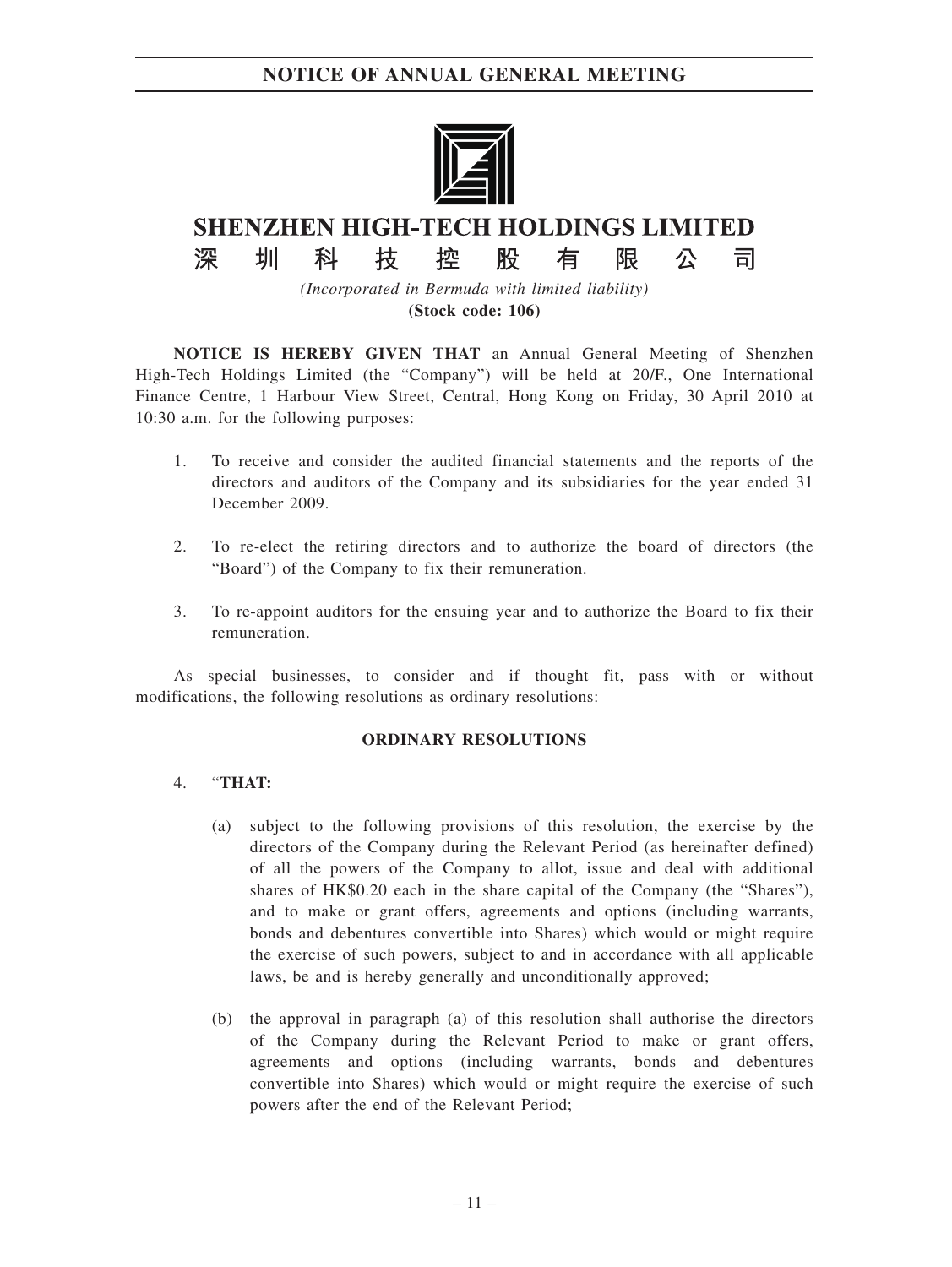# **NOTICE OF ANNUAL GENERAL MEETING**

- (c) the aggregate nominal amount of the share capital of the Company allotted or agreed conditionally or unconditionally to be allotted (whether pursuant to an option or otherwise) and issued by the directors of the Company pursuant to the approval in paragraph (a) of this resolution, otherwise than pursuant to (i) a Rights Issue (as hereinafter defined); (ii) the exercise of the conversion rights attaching to any convertible securities issued by the Company; (iii) the exercise of warrants to subscribe for Shares; (iv) the exercise of options granted under any share option scheme or similar arrangement for the time being adopted by the Company; or (v) an issue of Shares in lieu of the whole or part of a dividend on Shares in accordance with the bye-laws of the Company ("Bye-laws"); shall not exceed 20% of the aggregate nominal amount of the share capital of the Company in issue as at the date of the passing of this resolution, and the said approval shall be limited accordingly; and
- (d) for the purpose of this resolution, "Relevant Period" means the period from the passing of this resolution until whichever is the earliest of:
	- (i) the conclusion of the next annual general meeting of the Company;
	- (ii) the expiration of the period within which the next annual general meeting of the Company is required by the Bye-laws or any applicable law of Bermuda to be held; or
	- (iii) the date on which such mandate is revoked or varied by an ordinary resolution of the shareholders of the Company ("Shareholders") in general meeting."

"Rights Issue" means an offer of Shares open for a period fixed by the directors of the Company to the holders of Shares or any class of Shares whose names appear on the registers of members of the Company on a fixed record date in proportion to their then holdings of such Shares as at that date (subject to such exclusions or other arrangements as the directors of the Company may deem necessary or expedient in relation to fractional entitlements or having regard to any restrictions or obligations under the laws of, or the requirements of any recognised regulatory body or any stock exchange in, any territory applicable to the Company)."

# 5. "**THAT**:

- (a) subject to paragraph (b) of this resolution, the exercise by the directors of the Company during the Relevant Period (as hereinafter defined) of all the powers of the Company to repurchase the Shares on The Stock Exchange of Hong Kong Limited (the "Stock Exchange") or any other stock exchange on which Shares may be listed and recognised by the Securities and Futures Commission of Hong Kong and the Stock Exchange for this purpose, subject to and in accordance with all applicable laws and the requirements of the Rules Governing the Listing of Securities on the Stock Exchange or those of any other recognised stock exchange as amended from time to time, be and is hereby generally and unconditionally approved;
- (b) the aggregate nominal amount of Shares to be repurchased by the Company pursuant to the approval in paragraph (a) of this resolution shall not exceed 10% of the aggregate nominal amount of the share capital of the Company in issue as at the date of the passing of this resolution, and the said approval shall be limited accordingly; and